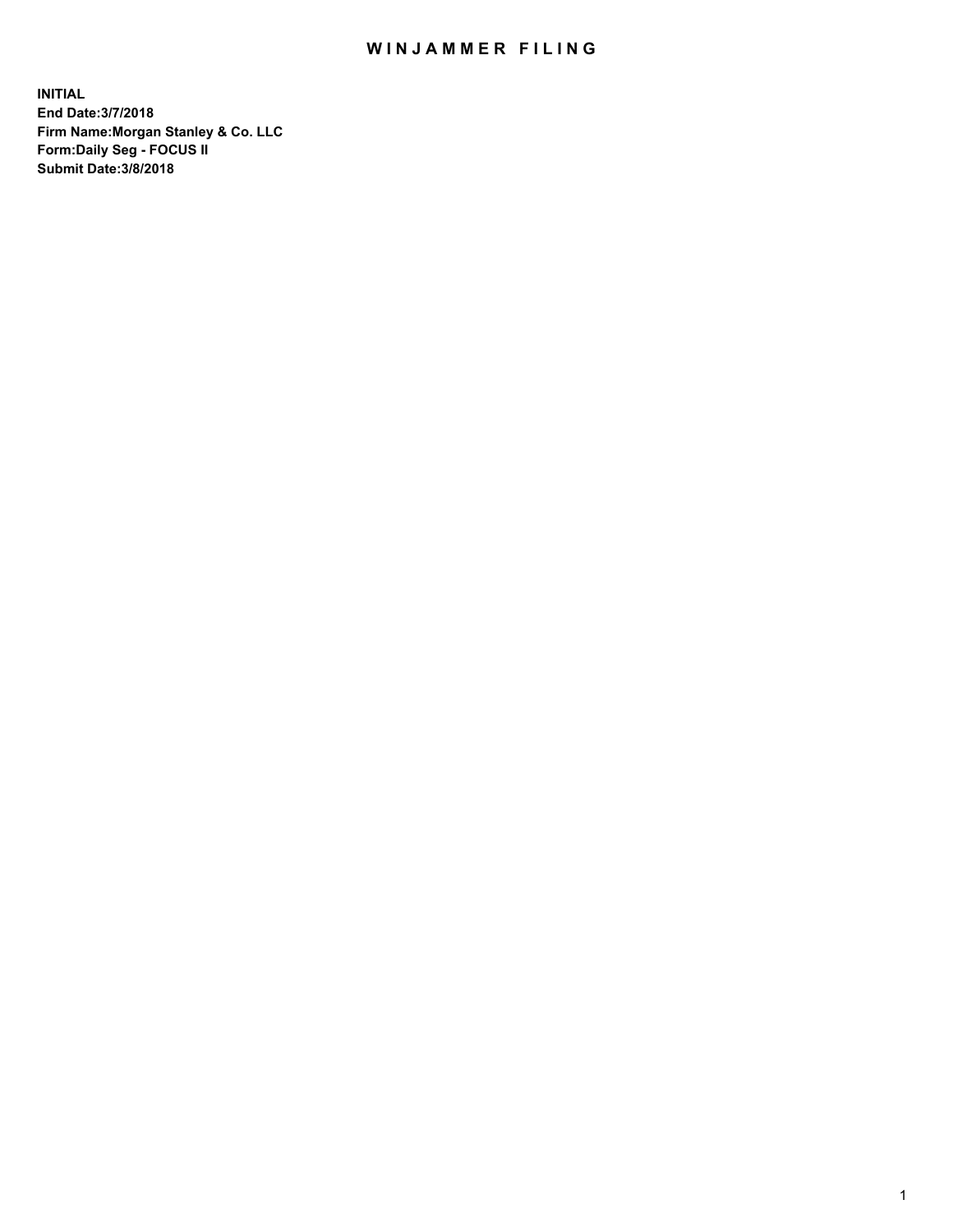## **INITIAL End Date:3/7/2018 Firm Name:Morgan Stanley & Co. LLC Form:Daily Seg - FOCUS II Submit Date:3/8/2018 Daily Segregation - Cover Page**

| Name of Company<br><b>Contact Name</b><br><b>Contact Phone Number</b><br><b>Contact Email Address</b>                                                                                                                                                                                                                         | Morgan Stanley & Co. LLC<br>Ikram Shah<br>212-276-0963<br>lkram.shah@morganstanley.com |
|-------------------------------------------------------------------------------------------------------------------------------------------------------------------------------------------------------------------------------------------------------------------------------------------------------------------------------|----------------------------------------------------------------------------------------|
| FCM's Customer Segregated Funds Residual Interest Target (choose one):<br>a. Minimum dollar amount: ; or<br>b. Minimum percentage of customer segregated funds required:%; or<br>c. Dollar amount range between: and; or<br>d. Percentage range of customer segregated funds required between:% and%.                         | 331,000,000<br>0 <sub>0</sub><br>00                                                    |
| FCM's Customer Secured Amount Funds Residual Interest Target (choose one):<br>a. Minimum dollar amount: ; or<br>b. Minimum percentage of customer secured funds required:%; or<br>c. Dollar amount range between: and; or<br>d. Percentage range of customer secured funds required between: % and %.                         | 140,000,000<br>0 <sub>0</sub><br>0 <sub>0</sub>                                        |
| FCM's Cleared Swaps Customer Collateral Residual Interest Target (choose one):<br>a. Minimum dollar amount: ; or<br>b. Minimum percentage of cleared swaps customer collateral required:%; or<br>c. Dollar amount range between: and; or<br>d. Percentage range of cleared swaps customer collateral required between:% and%. | 92,000,000<br>0 <sub>0</sub><br>0 <sub>0</sub>                                         |

Attach supporting documents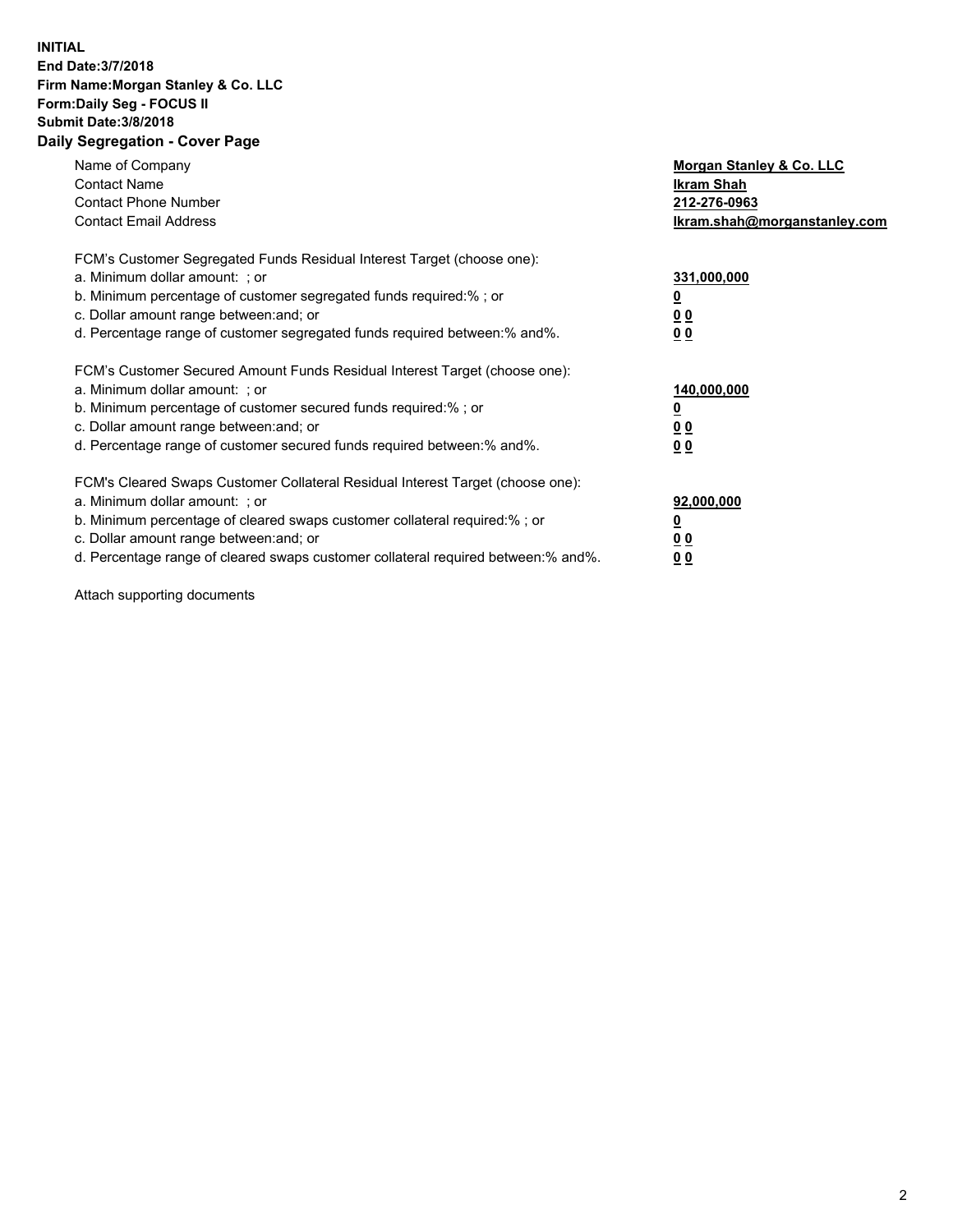## **INITIAL End Date:3/7/2018 Firm Name:Morgan Stanley & Co. LLC Form:Daily Seg - FOCUS II Submit Date:3/8/2018 Daily Segregation - Secured Amounts** Foreign Futures and Foreign Options Secured Amounts Amount required to be set aside pursuant to law, rule or regulation of a foreign government or a rule of a self-regulatory organization authorized thereunder 1. Net ledger balance - Foreign Futures and Foreign Option Trading - All Customers A. Cash **3,232,657,102** [7315] B. Securities (at market) **1,900,400,673** [7317] 2. Net unrealized profit (loss) in open futures contracts traded on a foreign board of trade **-64,841,670** [7325] 3. Exchange traded options a. Market value of open option contracts purchased on a foreign board of trade **20,192,438** [7335] b. Market value of open contracts granted (sold) on a foreign board of trade **-19,907,430** [7337] 4. Net equity (deficit) (add lines 1. 2. and 3.) **5,068,501,113** [7345] 5. Account liquidating to a deficit and account with a debit balances - gross amount **45,360,382** [7351] Less: amount offset by customer owned securities **-44,354,184** [7352] **1,006,198** 6. Amount required to be set aside as the secured amount - Net Liquidating Equity Method (add lines 4 and 5) 7. Greater of amount required to be set aside pursuant to foreign jurisdiction (above) or line 6. FUNDS DEPOSITED IN SEPARATE REGULATION 30.7 ACCOUNTS 1. Cash in banks A. Banks located in the United States **473,348,542** [7500] B. Other banks qualified under Regulation 30.7 **516,644,651** [7520] **989,993,193** 2. Securities A. In safekeeping with banks located in the United States **312,357,678** [7540] B. In safekeeping with other banks qualified under Regulation 30.7 **0** [7560] **312,357,678** [7570] 3. Equities with registered futures commission merchants A. Cash **5,644,767** [7580] B. Securities **0** [7590] C. Unrealized gain (loss) on open futures contracts **3,019** [7600] D. Value of long option contracts **0** [7610] E. Value of short option contracts **0** [7615] **5,647,786** [7620] 4. Amounts held by clearing organizations of foreign boards of trade A. Cash **0** [7640] B. Securities **0** [7650] C. Amount due to (from) clearing organization - daily variation **0** [7660] D. Value of long option contracts **0** [7670] E. Value of short option contracts **0** [7675] **0** [7680] 5. Amounts held by members of foreign boards of trade A. Cash **2,434,979,808** [7700]

- 
- C. Unrealized gain (loss) on open futures contracts **-64,844,688** [7720]
- D. Value of long option contracts **20,192,438** [7730]
- E. Value of short option contracts **-19,907,430** [7735] **3,958,463,123**
- 6. Amounts with other depositories designated by a foreign board of trade **0** [7760]
- 7. Segregated funds on hand **0** [7765]
- 8. Total funds in separate section 30.7 accounts **5,266,461,780** [7770]
- 9. Excess (deficiency) Set Aside for Secured Amount (subtract line 7 Secured Statement Page 1 from Line 8)
- 10. Management Target Amount for Excess funds in separate section 30.7 accounts **140,000,000** [7780]
- 11. Excess (deficiency) funds in separate 30.7 accounts over (under) Management Target **56,954,469** [7785]

[7354] **5,069,507,311** [7355] **5,069,507,311** [7360] [7530]

**0** [7305]

 B. Securities **1,588,042,995** [7710] [7740] **196,954,469** [7380]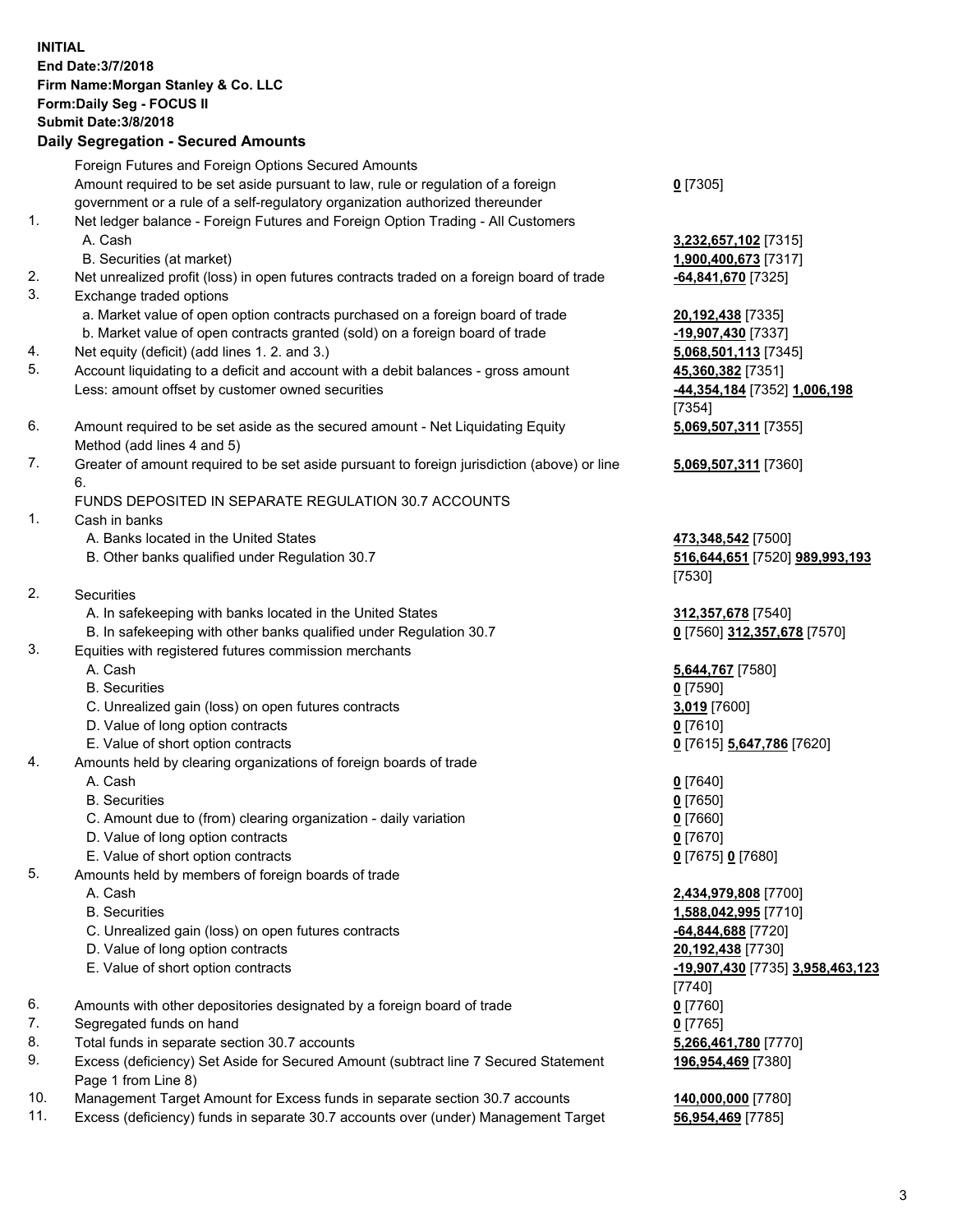**INITIAL End Date:3/7/2018 Firm Name:Morgan Stanley & Co. LLC Form:Daily Seg - FOCUS II Submit Date:3/8/2018 Daily Segregation - Segregation Statement** SEGREGATION REQUIREMENTS(Section 4d(2) of the CEAct) 1. Net ledger balance A. Cash **9,168,117,899** [7010] B. Securities (at market) **5,368,616,303** [7020] 2. Net unrealized profit (loss) in open futures contracts traded on a contract market **834,805,537** [7030] 3. Exchange traded options A. Add market value of open option contracts purchased on a contract market **441,218,507** [7032] B. Deduct market value of open option contracts granted (sold) on a contract market **-675,223,317** [7033] 4. Net equity (deficit) (add lines 1, 2 and 3) **15,137,534,929** [7040] 5. Accounts liquidating to a deficit and accounts with debit balances - gross amount **256,344,464** [7045] Less: amount offset by customer securities **-221,427,538** [7047] **34,916,926** [7050] 6. Amount required to be segregated (add lines 4 and 5) **15,172,451,855** [7060] FUNDS IN SEGREGATED ACCOUNTS 7. Deposited in segregated funds bank accounts A. Cash **3,826,978,950** [7070] B. Securities representing investments of customers' funds (at market) **0** [7080] C. Securities held for particular customers or option customers in lieu of cash (at market) **1,194,867,645** [7090] 8. Margins on deposit with derivatives clearing organizations of contract markets A. Cash **6,416,562,372** [7100] B. Securities representing investments of customers' funds (at market) **0** [7110] C. Securities held for particular customers or option customers in lieu of cash (at market) **4,173,748,658** [7120] 9. Net settlement from (to) derivatives clearing organizations of contract markets **176,050,973** [7130] 10. Exchange traded options A. Value of open long option contracts **441,218,507** [7132] B. Value of open short option contracts **-675,223,317** [7133] 11. Net equities with other FCMs A. Net liquidating equity **3,247,166** [7140] B. Securities representing investments of customers' funds (at market) **0** [7160] C. Securities held for particular customers or option customers in lieu of cash (at market) **0** [7170] 12. Segregated funds on hand **0** [7150] 13. Total amount in segregation (add lines 7 through 12) **15,557,450,954** [7180] 14. Excess (deficiency) funds in segregation (subtract line 6 from line 13) **384,999,099** [7190]

- 15. Management Target Amount for Excess funds in segregation **331,000,000** [7194]
- 16. Excess (deficiency) funds in segregation over (under) Management Target Amount Excess

**53,999,099** [7198]